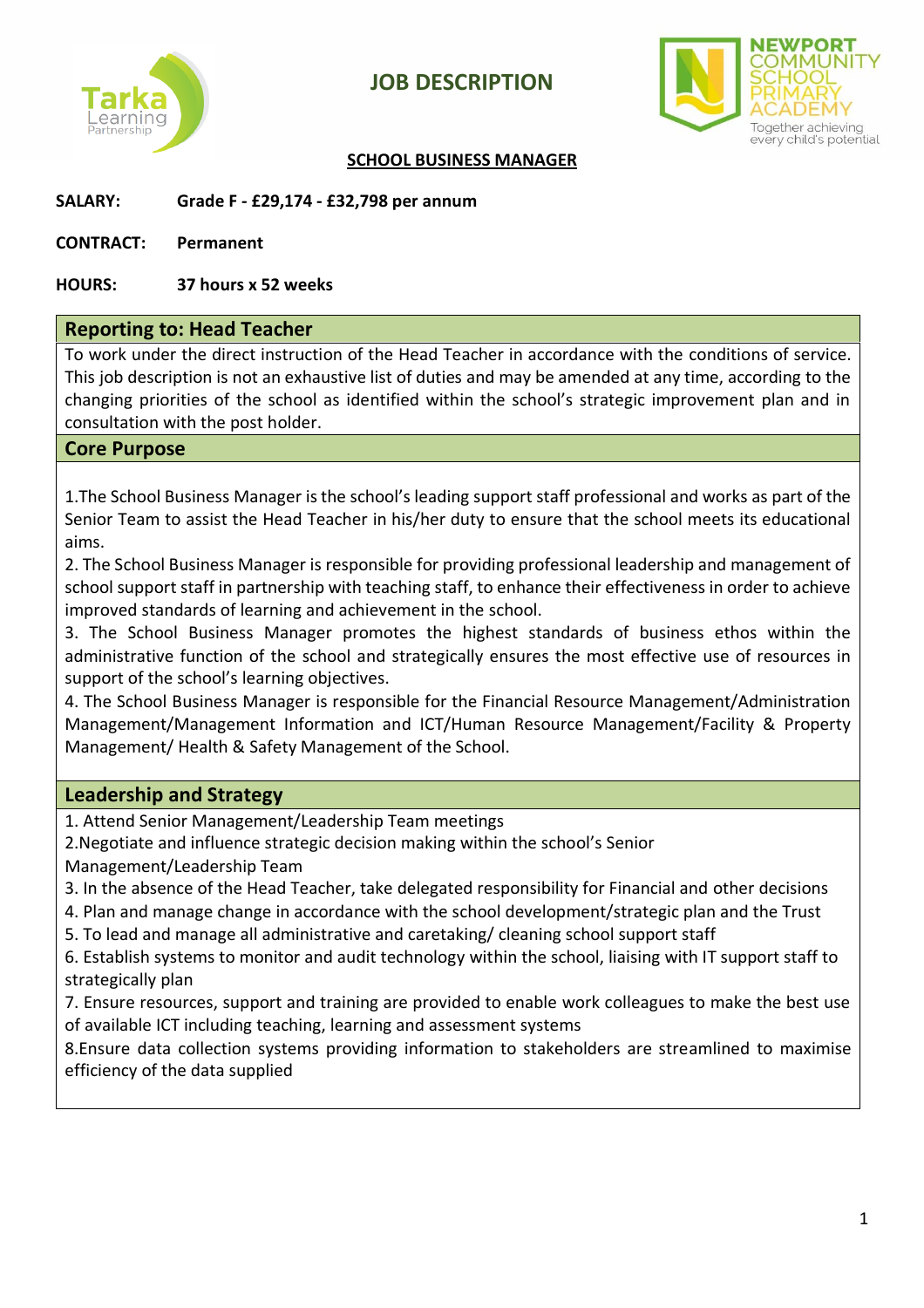#### **HR**

1. Manage the payroll services for all school staff including the management of pension schemes and associated services.

2. Ensure the school's equality policy is clearly communicated to all staff in school

3. Ensure that all recruitment, appraisal, staff development, grievance, disciplinary and redundancy policies and procedures comply with legal and regulatory requirements

4. Manage recruitment, performance management, appraisal and development for all admin and site support staff.

5. Monitor the relevant legal, regulatory, ethical and social requirements and the effect they have on your school and staff

6. Ensure people have a clear understanding of the policies and procedures and the importance of putting them into practice

7. Monitor the way policies and procedures are actioned and provide support where necessary

8. Seek and make use of specialist expertise from the Trust's HR lead in relation to HR issues

9. Evaluate the school's strategic objectives and obtain information for workforce planning

10. Identify the types of skills, knowledge, understanding and experience required to undertake existing and future planned activities

11. To manage all absence records for staff, conduct back to work interviews with staff as directed by the Head Teacher

12. To manage all HR administration processes for the school

13. Ensure the school are fully compliant with current Keeping Children Safe in Education guidance in terms of Safer Recruitment practices and maintenance of staffing records and the Single Central Record and ensuring compliance

14. To organise the provision of supply cover where necessary and inform relevant staff

15. Manage requests under the School Staff Leave & Absence Policy referring up where appropriate including maintain records of annual leave for Caretaker and Long Service Days for support staff 16. Prepare and submit the Workforce census return

#### **Finance**

1. Evaluate information and consult with the Senior Team and Trust Central Team to prepare a realistic and balanced budget for school activity

2. Submit the proposed budget to the Head Teacher and Trust for approval and assist the overall financial planning process

3. Prepare and monitor the school budget in consultation with the Head Teacher and Trust using the Accounting Software

4 . Use the agreed budget to actively monitor and control performance to achieve value for money

5. Identify and inform the Head Teacher of the causes of significant variance and take prompt corrective action

6. Propose revisions to the budget if necessary, in response to significant or unforeseen developments

7. Provide ongoing budgetary information regularly, meeting with the Head Teacher and Trust team

8. Advise the Head Teacher and Trust if fraudulent activities are suspected or uncovered

9. Maintain a strategic financial plan that will indicate the trends and requirements of the school development plan and premises management plan and will forecast future year budgets, prepare and monitor 3-year budget forecasts to anticipate future trends and priorities for development using the Budget Planning Software

10. Identify additional finance required to fund the school's proposed activities and present accurate costings to reflect these

11. Seek and make use of specialist financial expertise where required

12. Maximise income through lettings and other activities

14. Present timely and fully costed proposals, recommendations or bids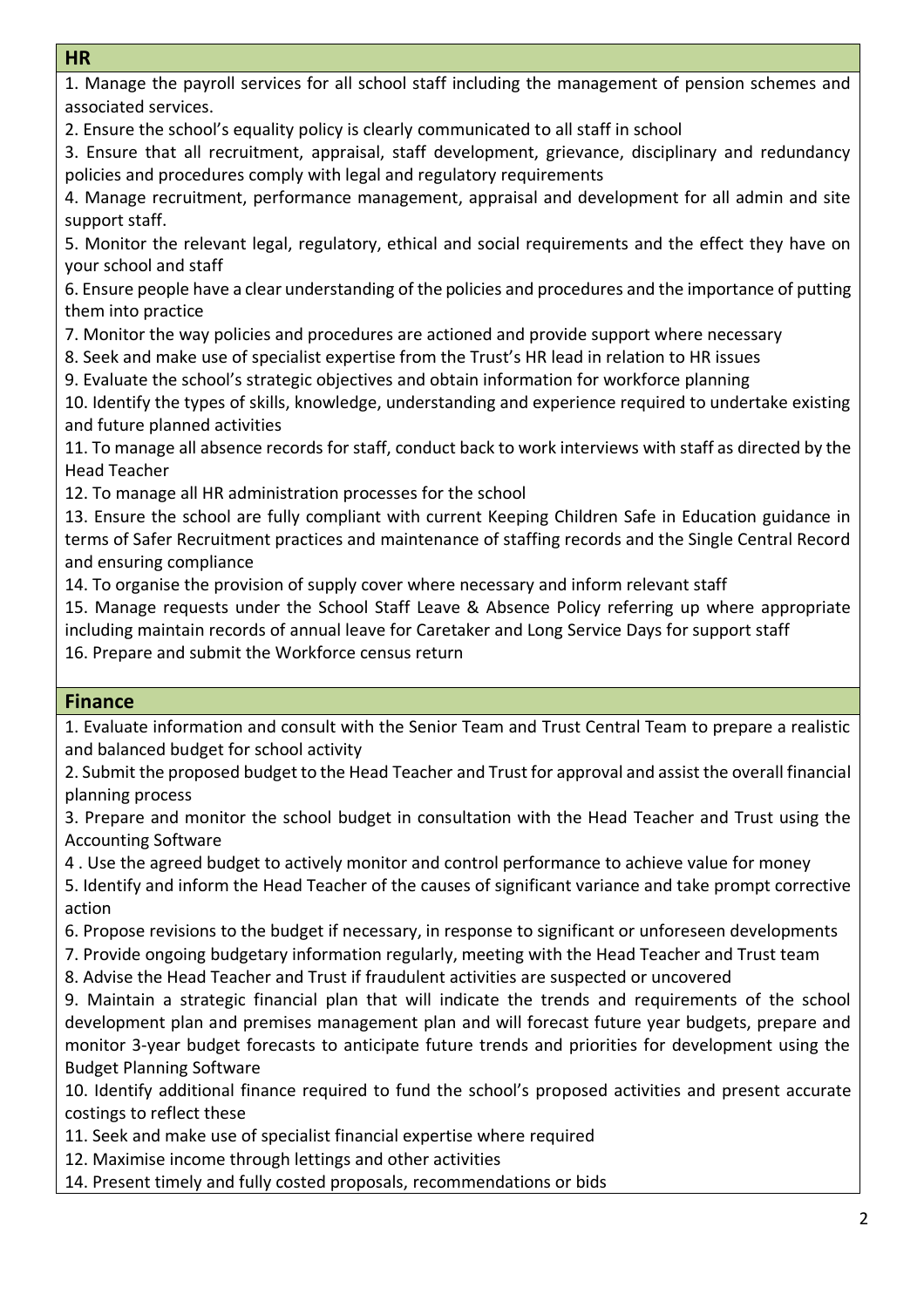15. Put formal finance agreements in place with suitable providers for agreed amounts, at agreed times and appropriate agreed costs and repayment schedules

16. Monitor the effectiveness and implementation of agreements

17. Provide timely budgetary information to the LGB

18. Ensure correct and robust financial controls and procedure are in place in accordance with the Trust's Financial Policies

19. To attend SLT and LGB meetings to present financial information as required

20. To administer, prepare and make returns as required by the Tarka Learning Partnership, LA, ESFA and other outside agencies

21. Liaise with internal and external auditors as necessary

22.To oversee all financial procedures and resolve problems, including:

- Ensuring best value practices are followed

- The ordering, processing and payment of goods and services provided to the school in a timely manner

- Maintaining any asset records as required by the Trust

- 23. Oversee income collection processes
- 24. Check banking by Administrator
- 25. Monthly reconciliation of petty cash and charge cards

26. Ensure staffing figures are kept up to date to inform budget planning,

27. To administer staff pay records and check reconciliation reports, investigating differences when necessary.

28. To review annual provisions for staff absence insurance

29. Administer claims under staff / RPA Insurances scheme

30. Review insurance needs with Head Teacher

31. To review meal prices and nursery fees annually and make recommendations to the LGB

32. Oversee the preparation of the pupil census returns with the current Administrator, ensuring accuracy of data to inform future school funding levels Oversee Nursery headcount with the Senior Administrator, information is timely and supports accurate levels of funding to the school

# **Administration Management**

1. Manage the whole school administrative function and lead all support staff.

2. Design and maintain administrative systems and processes that deliver outcomes based on the school's aims and goals

3. Manage systems and link processes that interact across the school to form complete systems

4. Define responsibilities, information and support for staff and other stakeholders

5. Develop process measures that are affordable and that will enable value for money decisions for those managing resources

6. Establish and use effective methods to review and improve administrative systems

7. Use data analysis, evaluation and reporting systems to maximum effect by ensuring systems are streamlined to maximise efficiency and avoid duplication

8. Benchmark systems and information to assess trends and make appropriate recommendations

9. Prepare information for publications and returns for the DfES, LEA, ESFA and Trust Central Team and other agencies and stakeholders within statutory guidelines.

10. To liaise with the Head Teacher to provide PA support to the leadership team, including minute taking for SLT meetings.

11. Ensuring work is distributed effectively between staff to manage office workloads

12. To liaise with parents, staff, other schools, outside agencies and suppliers as necessary

13. Where required deal with telephone enquiries, receive visitors ensuring all security and safeguarding procedures are followed

14. To show prospective parents and visitors around the school if required

15. To establish effective working relationships with external bodies as necessary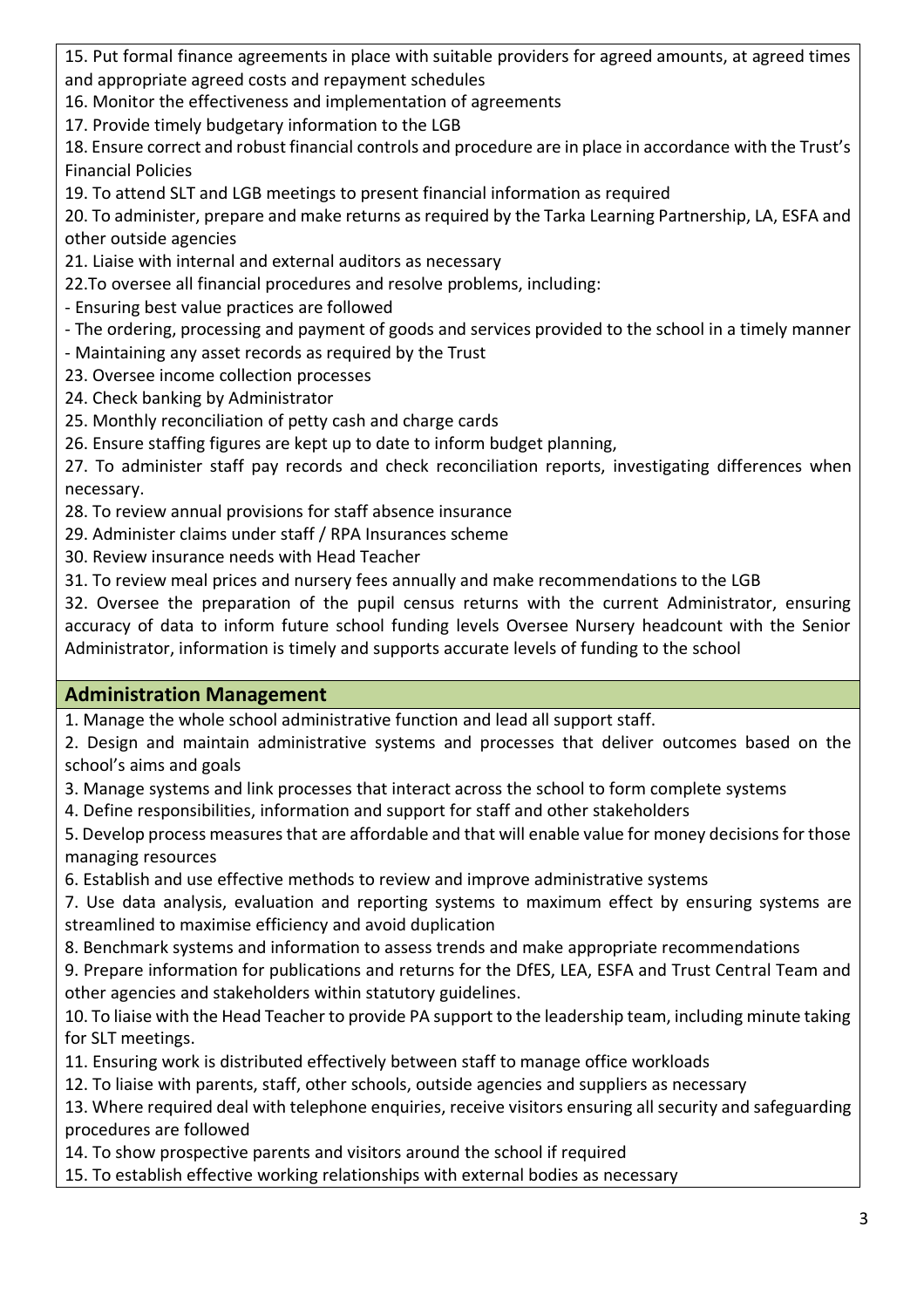16. To undertake other duties which may arise from time to time, to be agreed with the Head Teacher

| <b>Premises</b>                                                                                                                                                                                                                                                                                                                                                                     |
|-------------------------------------------------------------------------------------------------------------------------------------------------------------------------------------------------------------------------------------------------------------------------------------------------------------------------------------------------------------------------------------|
| 1. Ensure the supervision of relevant planning and construction processes is undertaken in line with<br>contractual obligations in conjunction with the estates team and ensure safeguarding requirements are<br>met                                                                                                                                                                |
| 2. Ensure the safe maintenance and security operation of all school premises<br>3. In conjunction with the caretaker, manage the maintenance of the school site including the purchase<br>and repair of all furniture and fittings, preparing the PPM (Planned maintenance) and asset management<br>register                                                                        |
| 4. Ensure the continuing availability of utilities, site services and equipment<br>5. Follow sound practices in estate management and grounds maintenance including liaison with the TLP<br>Estates team                                                                                                                                                                            |
| 6. Monitor, assess and review contractual obligations for outsourced school services<br>7. Ensure a safe environment for the stakeholders of the school to provide a secure environment in which<br>due learning processes can be provided                                                                                                                                          |
| 8. Ensure ancillary services such as catering, are monitored and managed effectively<br>9. Manage the letting of school premises to external organisations, for the development of the extended<br>services and local community requirements.<br>10. Seek professional advice on insurance and advise the SLT on appropriate insurances for the                                     |
| school and implement and manage such schemes accordingly.<br>11. In liaison with the Head Teacher and Caretaker, prepare buildings develop plan for site and<br>environmental development including costings                                                                                                                                                                        |
| 12. Ensure tendering arrangement for site projects are appropriate, manage the tendering process and<br>liaise with outside contractors<br>13. To record and undertake the termly risk assessment for the school premises with the Caretaker.                                                                                                                                       |
| Report findings to LGB and Head Teacher.<br>14. To liaise with Caretakers re. contractor's visits and Annual Maintenance Schedules and ensure reports<br>are uploaded to Parago and actions addressed                                                                                                                                                                               |
| 15. To manage with the Head Teacher the premises development cost centres.<br>16. With the Head Teacher develop job specifications to obtain quotes from contractors<br>17. To line manage the caretaking and cleaning team, ensuring QC processes are followed and high<br>standards are delivered.                                                                                |
| 18. To keep an up to date register of Key Holders and maintain a key register<br>19. To maintain an IT asset management plan including registration, auditing and tracking of devices                                                                                                                                                                                               |
| <b>Health and Safety</b>                                                                                                                                                                                                                                                                                                                                                            |
| 1. Act as the school's Health & Safety Co-ordinator and Fire Officer.<br>2. Plan, instigate and maintain records of fire practices and alarm tests.<br>3. Ensure the school's written health & safety policy statement is clearly communicated and available to<br>all people                                                                                                       |
| 4. Ensure the Health & Safety policy is implemented at all times, put into practice and is subject to review<br>and assessment at regular intervals or as situations change<br>5. Enable regular consultation with people on health and safety issues                                                                                                                               |
| 6. Ensure systems are in place to enable the identification of hazards and risk assessments<br>7. Ensure systems are in place for effective monitoring, measuring and reporting of health and safety<br>issues to the Senior Leadership Team and where appropriate the Health & Safety Executive<br>8. Ensure the maximum level of security consistent with the ethos of the school |

9. Oversee statutory obligations are being met for pupils with special educational needs, ensuring that financial and supporting agency services are adequate for their diverse needs